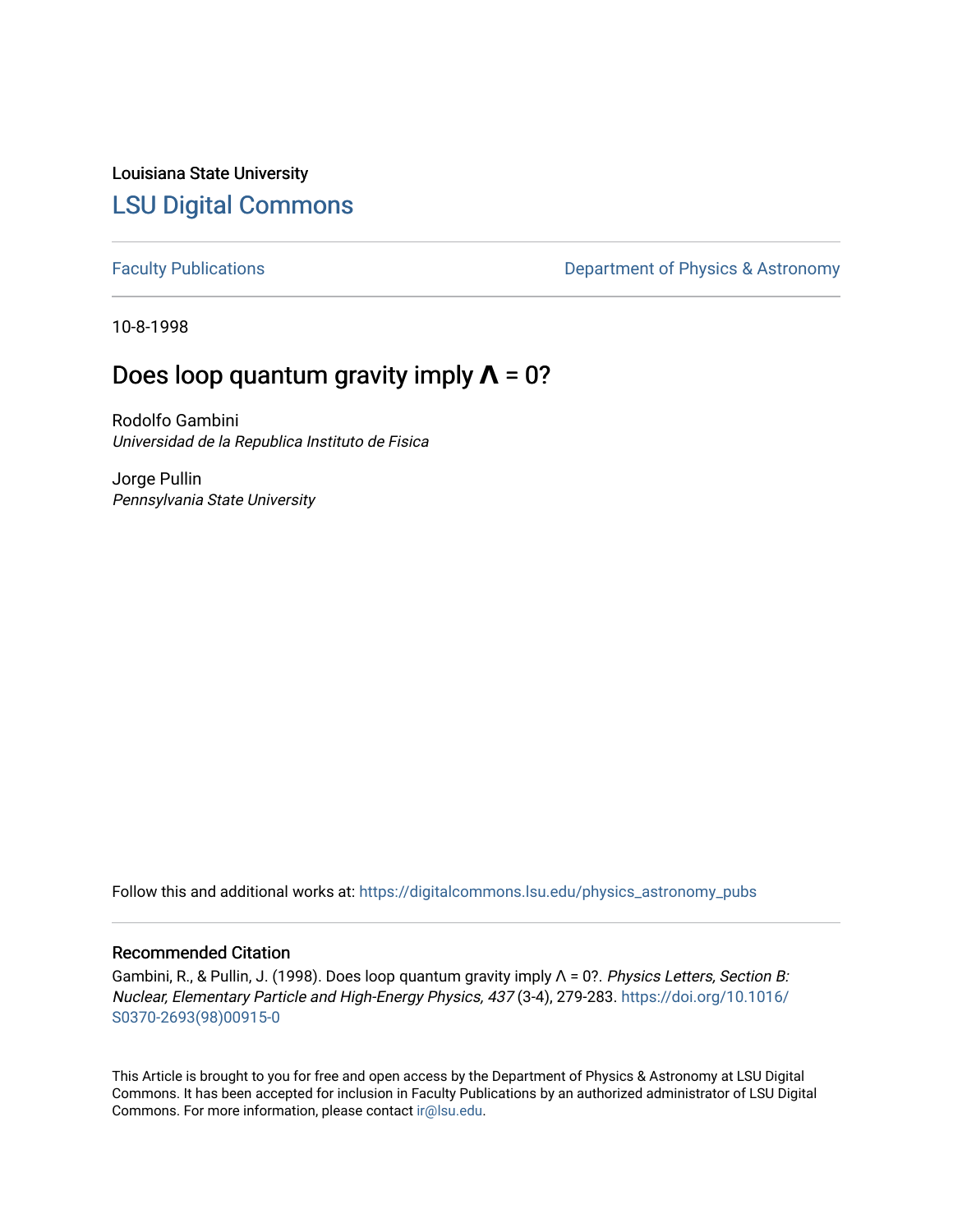## Does loop quantum gravity imply  $\Lambda = 0$ ?

Rodolfo Gambini<sup>1</sup>\*, Jorge Pullin<sup>2</sup>

1. Instituto de Física, Facultad de Ciencias, Tristan Narvaja 1674, Montevideo, Uruguay

2. Center for Gravitational Physics and Geometry, Department of Physics,

The Pennsylvania State University, 104 Davey Lab, University Park, PA 16802

(Mar 19th, 1998)

We suggest that in a recently proposed framework for quantum gravity, where Vassiliev invariants span the the space of states, the latter is dramatically reduced if one has a non-vanishing cosmological constant. This naturally suggests that the initial state of the universe should have been one with  $\Lambda = 0.$ 

For a long time the problem of the value of the cosmological constant has been viewed as an important open issue in cosmology. The observed value of the constant is quite low (smaller than  $10^{-120}$  in Planck units), and most fieldtheoretic mechanisms for generation of a cosmological constant predict a much higher value. Although one can set the constant to zero by hand, this amounts to a highly artificial fine-tuning. It has therefore been viewed as desirable to find a fundamental mechanism that could set its value to either zero or a very small value. Quantum gravity has been suggested in the past as a possible mechanism. The original proposal is due to Coleman[[1\]](#page-4-0), and a recent attractive revision of this proposal was introduced by Carlip[[2\]](#page-4-0). In both proposals the discussion was made at the level of the path integral formulation of quantum gravity. There have also been proposals for "screening" of the cosmological constant in perturbative approaches to quantum gravity[[3\]](#page-4-0). Here we would like to suggest that similar conclusions can be reached when constructing the canonical quantum theory of general relativity.

Canonical quantum gravity was considered for a long time as an intellectual wasteland. The complexity of the constraint equations barred the implementation of even the earlier steps of a canonical quantization program. This made the status whole canonical approach look quite naive, since it could not even begin to grasp with the physics of quantum gravity. The general situation of the canonical approach to quantum gravity started to get better with the introduction of the Ashtekar new variables [\[4](#page-4-0)]; but still important difficulties remain before a canonical quantization can be completed. More specifically, the issues of observables and the "problem of time" are still important obstacles to the completion of the canonical quantization program. In spite of this, it has become recently clear that one is in fact able to make use of the formalism to come up with interesting physical predictions, in spite of it being incomplete. This is perhaps better displayed by the recent calculations of black hole entropy[[5–8\]](#page-4-0), which yield physical predictions in spite of not addressing the issues mentioned above. The intention of this note is to show that one can, within the canonical approach, reach certain conclusions about the value of the cosmological constant, again without having a complete formalism. Contrary to the arguments about black hole entropy, those that involve the cosmological constant require, as we will see, a somewhat detailed use of the dynamics of the theory, namely the Hamiltonian constraint. Unfortunately, although progress towards a consistent and physically meaningful definition of the quantum Hamiltonian constraint exists, the issue is not still settled. Our calculations can therefore only be considered as preliminary. We will make use of a recently introduced formulation of the Hamiltonian constraint, that although appealing, has not yet been proved to be completely consistent, especially at the level of the constraint algebra.

Since the early days of the Ashtekar formulation, it became apparent that the Hamiltonian constraint could be written in terms of a differential operator in loop space called the loop derivative [\[9](#page-4-0),[10\]](#page-4-0). Writing the constraint in this way allowed to operate explicitly on functions of loops and several solutions related to knot invariants were found[[13,11,12,14](#page-4-0)] at a formal level. This early work suffered from several drawbacks. On one hand, it was difficult to consider functions of loops that were compatible with the complicated Mandelstam identities[[15\]](#page-4-0) in loop space. Moreover, the loop derivative was not really well defined if the wavefunctions were invariant under diffeomorphisms, which is the case of interest in quantum gravity. Finally, the Hamiltonian was regularized using a background metric, which complicated reproducing the classical Poisson algebra of constraints [\[16](#page-4-0)]. A recent series of results have improved the situation regarding some of these issues. By working in the language of spin networks, one is able to do away

<sup>∗</sup>Associate member of ICTP.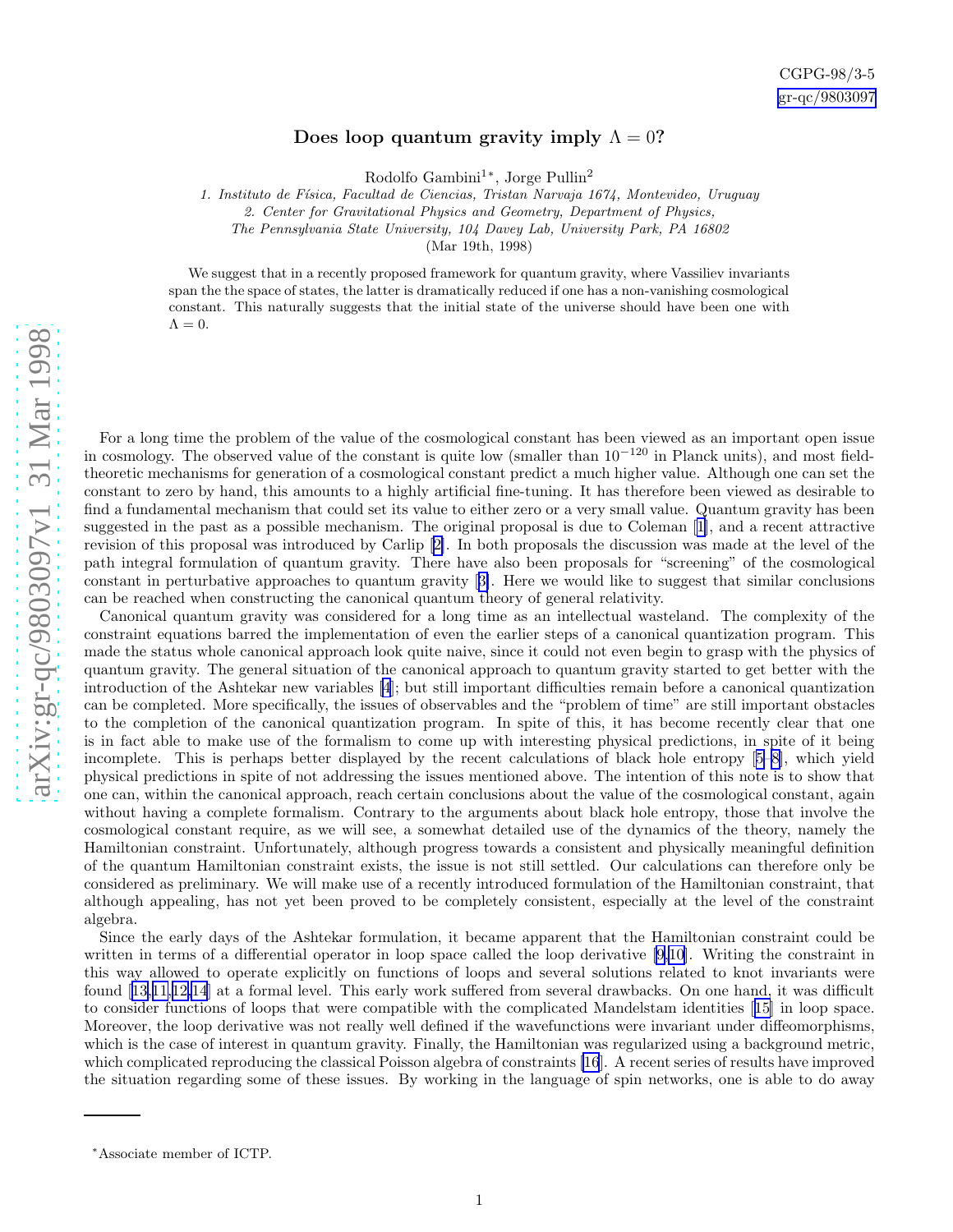<span id="page-2-0"></span>with the problem of the Mandelstam identities [\[17](#page-4-0)]. Moreover, a well defined prescription for the action of the loop derivative can be found [\[18\]](#page-4-0), and the knot polynomials that were formal solutions can be constructed[[19](#page-4-0)] generalizing earlier work of Witten and Martin[[20](#page-4-0)], and actually found to be solutions of the constraints [\[18](#page-4-0)]. More precisely, it was found[[18,21\]](#page-4-0), that the knot invariants that are loop differentiable are Vassiliev invariants, and in particular that the Vassiliev invariants that arise from Chern–Simons theory are a natural "arena" for the discussion of quantum gravity. An intuitive way of understanding this is the fact that this set of invariants is conjectured to separate all knots, and therefore is a natural basis in the space of diffeomorphism invariant functions of loops.

We want here to discuss the construction of solutions with a cosmological constant. We will assume our solutions to be of the form,

$$
\Psi(\Gamma) = \sum_{n=p}^{\infty} v_n(\Gamma) \Lambda^{n-p}, \qquad p > 0
$$
\n(1)

where Γ is a spin network, v's are Vassiliev invariants. We have assumed here that solutions do not have essential singularities in terms of  $\Lambda$  (they could have negative powers of  $\Lambda$  and one could reach the above expression by multiplying the wavefunction times the appropriate powers of  $\Lambda$ ). It can be straightforwardly seen that  $v_n(\Gamma)$  is actually a Vassiliev invariant of order  $n$ . To see this, one should note that we are interested in finding states that are annihilated by the Hamiltonian constraint,

$$
H_{\Lambda} = H_0 + \Lambda \text{det}g \tag{2}
$$

where  $H_0$  is the vacuum (no cosmological constant) Hamiltonian and the other term is proportional to the determinant ofthe three metric. The quantum action of these operators [[18\]](#page-4-0) is such that  $\hat{H}_0$  acting on a Vassiliev invariant of order n produces one of order  $n-1$  and  $\det g$  does not change the order of the invariant it acts upon. Therefore the only chance of cancellations to occur is if  $v_n$  is an invariant of definite order, n.

It is straightforward to see from the above construction, taking the limit  $\Lambda \to 0$ , that the leading term in each of the expansions (1),  $v_p$ , has to be a solution to the Hamiltonian constraint without cosmological constant,  $\hat{H}_0$ . In particular, this reinforces the previous point. We know that solutions of the Hamiltonian without cosmological constant are Vassiliev invariants of a given order[[18\]](#page-4-0). We therefore have that per each solution without cosmological constant, we could construct one<sup>1</sup> solution with cosmological constant via the above procedure, i.e. constructing a recurrence relation,

$$
\hat{H}_0 v_n = \widehat{\det} g v_{n-1}.\tag{3}
$$

Up to here, therefore, it appears there are no less states with cosmological constant than without, in fact, the number appears to be the same. However, we have omitted an important requirement of these quantum states, namely that they be diffeomorphism invariants. Vassiliev invariants are diffeomorphism invariant functions of loops, with the exception of the first order invariant  $v_1$ , which is framing-dependent (it is closely related to the self-linking number of a loop). That is, it is an invariant that changes its values when one eliminates a twist from the loop, very much as if it were an invariant of a ribbon rather than of a loop. In the above construction, when  $\hat{H}_0$  acts on a  $v_n$  it will generically produce as a result an invariant of order  $n-1$  that involves sums of products of primitive Vassiliev invariants of all lower orders, including  $v_1$  (for reasons of brevity, we omit the detailed calculations here, we refer the reader to[[18](#page-4-0)] for details). Therefore the result is not diffeomorphism invariant. We actually know of examples of solutions like these, constructed by considering the loop transform of the Chern–Simons state. One example of such solutions is the Kauffman bracket knot polynomial, which is of the form  $(1)$ , but involves  $v_1$  and powers of it at all orders in the expansion in Λ.

Therefore, if we wish to require that the resulting wavefunction be diffeomorphism invariant, this will place restrictions on our constructing procedure. This is illustrated in figure [1.](#page-3-0) The figure represents pictorially by a horizontal line the set of all Vassiliev invariants of a given order. The solid line represents those that are constructed not involving  $v_1$  and the dashed line those that do. The figure is roughly up to scale, the fraction of invariants that does not depend on  $v_1$  depends on the number of new primitive Vassiliev invariants that appear at each order. This number

<sup>&</sup>lt;sup>1</sup>Notice that the recurrence relation defines  $v_n$  up to solutions of  $H_0$ . Considering a given  $v_k$  obtained by adding a solution of  $H_0$  is tantamount to superposing to the original chain a new chain, starting with  $v_k$  that corresponds to a new solution with cosmological constant. Given that this is a linear space, it is always possible to superpose solutions, but in keeping track of the number of solutions one must count each solution only once.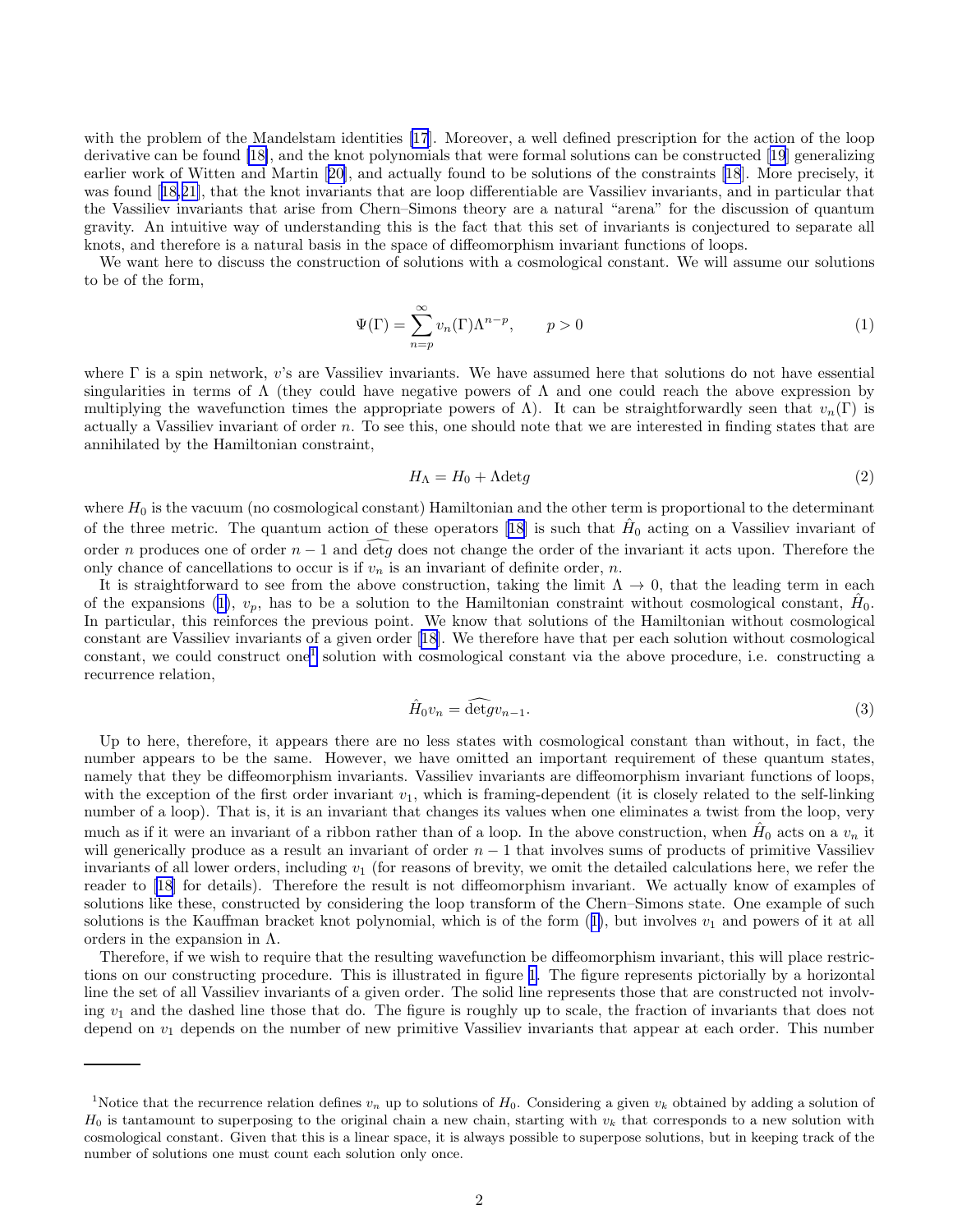<span id="page-3-0"></span>

FIG. 1. The restrictions that occur at each order of recurrence when one requires diffeomorphism invariance.

is not known precisely, but it is conjectured to grow exponentially. One can then make an estimate of the fraction of invariants dependent on  $v_1$  to be at least  $1/3$  of all invariants. Consider the lower n examples,

$$
V_1: \t v_1 \t (4)
$$

$$
V_2: \t v_1^2, v_2 \t (5)
$$

$$
V_3: \t v_1^3, v_2v_1, v_3 \t\t(6)
$$

$$
V_4: \t v_4^{(1)}, v_4^{(2)}, v_3v_1, v_2v_1^2, v_2^2, v_1^4,
$$
\t(7)

the superscripts on  $v_4$  denote that there are more than one primitive Vassiliev invariants of order four.

Now, when the Hamiltonian acts on elements of level  $V_n$  that do not contain  $v_1$ , it will generically produce an invariant of  $V_{n-1}$  that contains  $v_1$ . In this case the original element should be discarded as a potential candidate to generate a diffeomorphism invariant state. The same argument repeats itself at each level. The end result is that in order for the recursion relation to yield framing independent invariants at all orders, one is requiring a very stringent condition on the initial invariant of the series  $v_p$ . That invariant had, to begin with, to be a solution of the vacuum Hamiltonian  $H_0$ . In addition to that, its has to belong in the diffeo-invariant image of the diffeo-invariant portion of  $V_1$  through the action of  $H_0$ , and so on for each order. The recursion relation has to "thread the hoops" determined by the shaded areas of figure 1. At the very least this implies that there are less solutions of the Hamiltonian constraint starting at a given order  $v_p$  with cosmological constant than without, if one imposes diffeomorphism invariance. In fact, it appears there could be significantly less. The solutions of the type [\(1](#page-2-0)) cannot be constructed with finite series (it would require detg to vanish on the higher order invariant for all spin networks). Therefore one is imposing an infinite number of additional conditions to be satisfied. One cannot make more precise these arguments, since one is dealing with infinite dimensional spaces, but it appears that the requirement is very stringent. It is a fact that we do not know a single solution satisfying this requirement up to now.

We have therefore shown that it is plausible that the canonical theory of quantum general relativity with cosmological constant includes a significantly smaller number of states than vacuum general relativity. In particular, it could be that there are no solutions with cosmological constant. In the latter case, it clearly would prevent us from having a cosmological constant in nature. Even if some solutions with cosmological constant do exist, the fact that gravity with cosmological constant would represent a smaller portion of "phase space" than vacuum general relativity, would make  $\Lambda = 0$  a more statistically preferred possibility. This could be relevant in settings in which the cosmological constant is allowed to vary primordially, be it through couplings to matter or via "natural selection" mechanisms like proposed in[[22\]](#page-4-0).

It is appropriate to finish by pointing out the weak points of the argument. To begin with, the setting in which we are discussing quantum gravity is not completely established. The Hamiltonian constraint we are considering is the "doubly densitized" constraint, that cannot be easily promoted to a regularization-independent quantum operator. This will inevitably bring problems when one wants to check its quantum Poisson algebra. Although we know a few solutions of this Hamiltonian constraint, there is still a lot to be learnt about its space of solutions, especially in the context of spin networks. To be fair, it is also true that we are not using an enormous amount of detail about the action of the constraint, we basically only need that the action on a Vassiliev invariant of order  $n$  give as result invariants of order up to  $n-1$  in order to construct the argument. Many candidates for Hamiltonians are expected to exhibit this generic property. For our argument to be turned into a rigorous one, one would need a much better control of the space of solutions in order to introduce some sort of measure to determine "how small" is the space of solutions with cosmological constant. The main purpose of this note was not to provide a rigorous argument, but to suggest that in the context of canonical quantization issues like that of the value of the cosmological constant can be addressed. And that with the better control we are gaining on the theory at this level, might be settled rigorously in the near future.